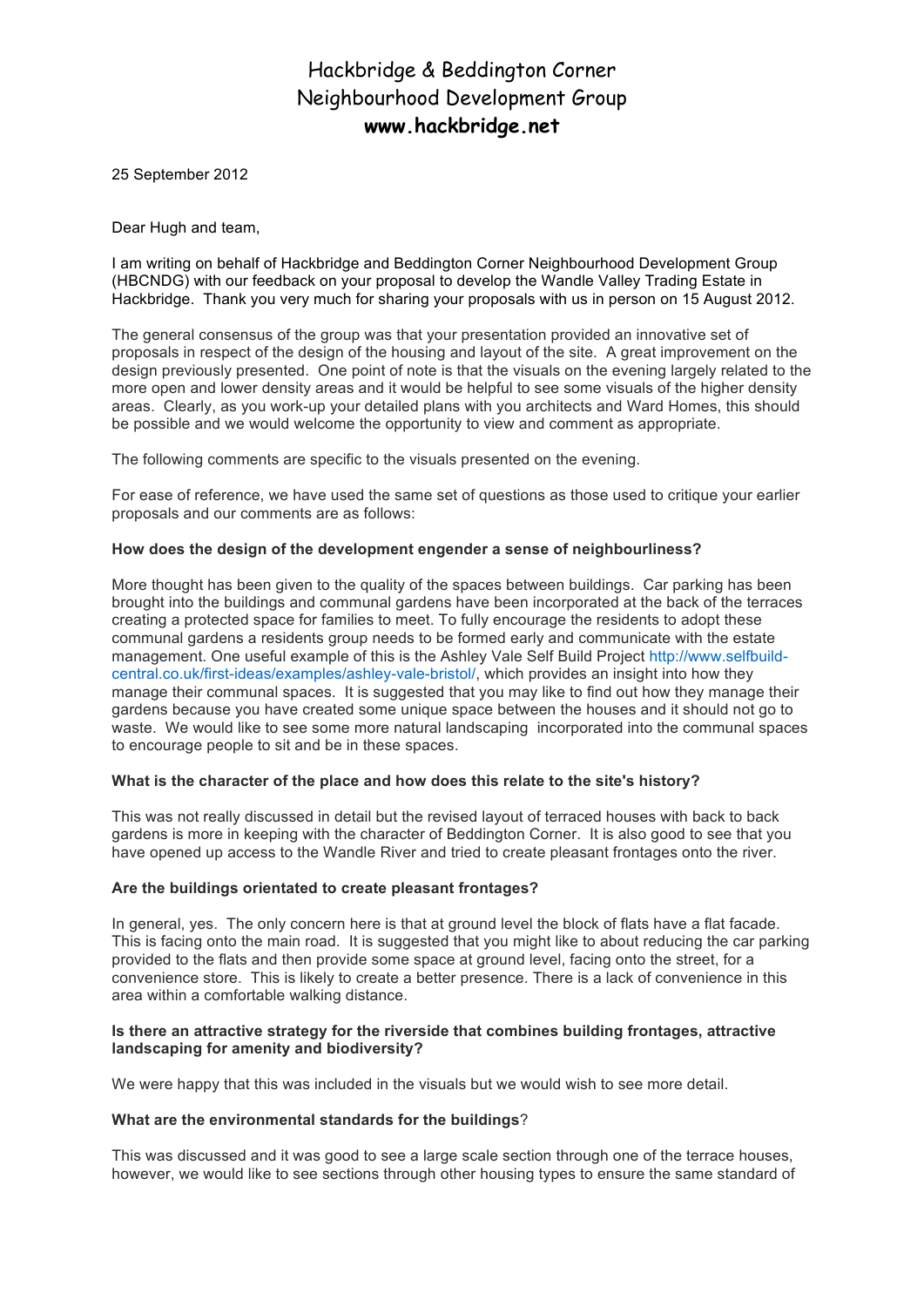## Hackbridge & Beddington Corner Neighbourhood Development Group **www.hackbridge.net**

design is being achieved. Also, we would like to see a list of environmental features being considered and it noted which ones and are not suitable with justification provided.

#### **Landscaping proposals?**

Great to see lots of images of natural landscaping but the visuals were a little flat. We would like to see more proposals in respect of this as designs are honed.

#### **What materials are being incorporated in the design and are they sustainable, from recycled to re-use, low embodied impact and ideally locally sourced?**

This is currently an area receiving much attention and publicity across construction and in terms of the proposals for Wandle Valley trading Estate, the group would wish to have more detail in respect of how you intend to address this.

### **What is the rationale for local employment?**

Although our focus for the evening was initially on the proposals for the residential element, we are keen to ensure that employment opportunities on the site are maximised. Within the terrace houses there is an opportunity for the utility room to be adaptable if required for a home office. The ability to work from home should not be underestimated in it importance and this should be incorporated into the employment strategy for the whole site.

## **Is there a positive network of pedestrian routes?**

It was clear from the visuals that a network of pedestrian routes had been considered. We would like to see more detail of the entrances to and from the site to ensure they are well designed.

### **Does parking provision dominate?**

Not now and the design of the site is so much better for the parking being brought into the buildings. Creating the utility level within the terrace houses has created a better quality family home while greatly improving the streets.

### **Car Club?**

The provision and use of a car club needs to be further investigated. We have been actively promoting the setting up of car clubs with all of the developers we have been working with over this last year.

#### **How adaptable are the buildings?**

Locating a utility space on the ground level improves the adaptability of the houses. As previously mentioned, it would be helpful to see a cross section through the rest of the housing types to see if the same quality of design is being achieved.

#### Are there play spaces?

We were pleased to see reference to play spaces and it would be good to see further details.

Thank you for taking the time to ensure that your visuals/proposals addressed issues in respect of One Planet Living Principles. As you are aware, we are keen to ensure that environmental standards are being adhered to. Rather than go over the same ground as before, we suggest that this set of comments is cross referenced with those contained in our previous comments to you.

We are keen to ensure that flood protection policies are being adhered to and would wish to see further detailed proposals for preventing/mitigating the risk of flooding. We view this as paramount for